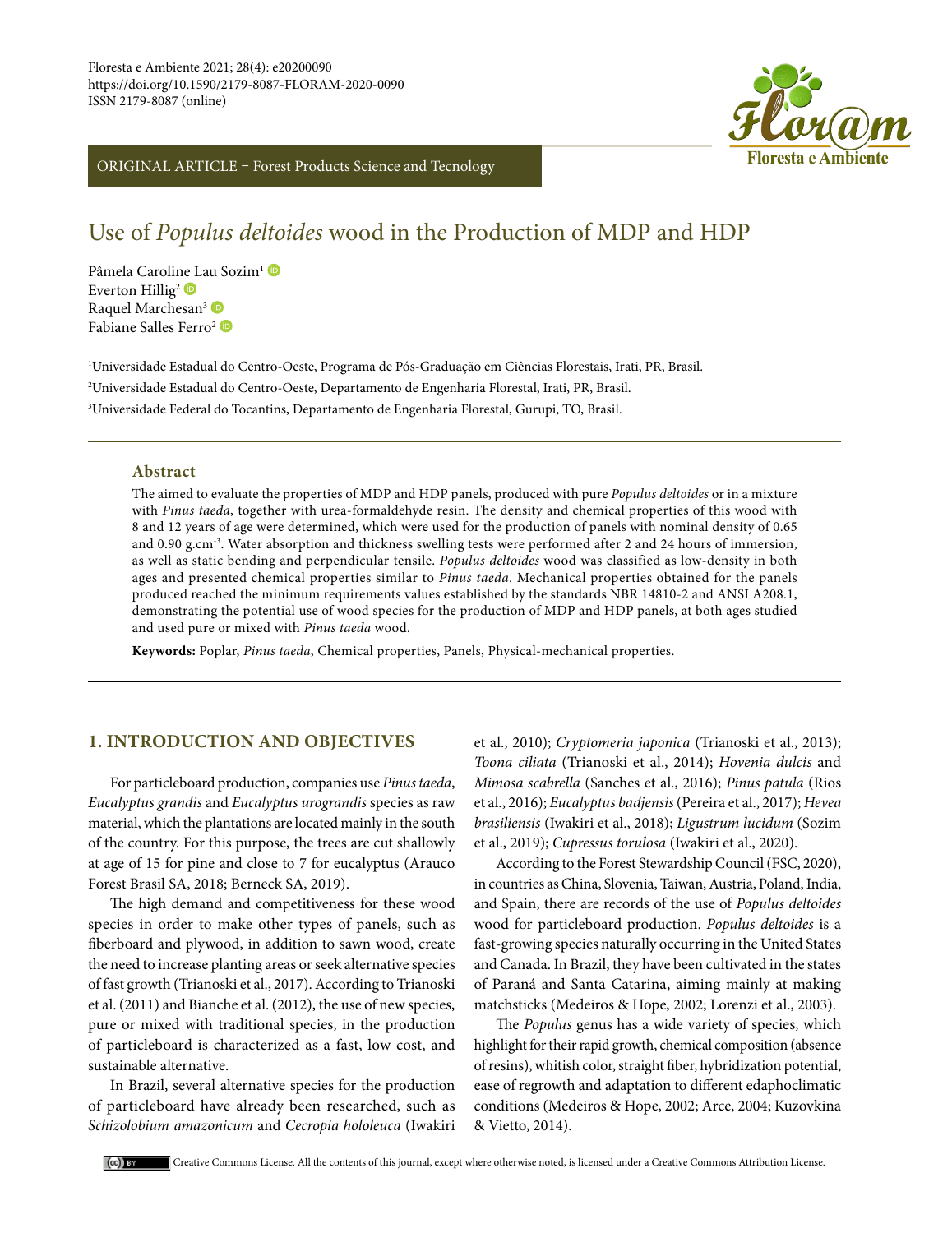For Mercosul countries, *Populus* spp. has a great economic importance, especially in Argentina, where it is the third most planted forest genus (SBS, 2006). In Argentina and in the vast majority of plantations worldwide, the species *Populus nigra* L. and *Populus deltoides* W. Bartram ex Marshall and their hybrids (*P. nigra* x *P. deltoides*) are cultivated (Borodowski, 2006).

Lau (2017) and Javarini (2011) studied *Populus deltoides* wood at 12 and 11 years old in Santa Catarina, and reported that it was a low density wood  $(0.33 \text{ g.cm}^3)$  with potential for making edge glued panels (EGP), particleboard, and plywood. Nourbakhsh (2010) assessed the technical feasibility of producing particleboard with *Populus deltoides* wood for a 3-year-old planting grown in Iran. The author reported that the panels had adequate physical and mechanical properties for non-structural application as interior decoration (furniture, walls, and ceiling panels), demonstrating the possibility of using this species in the first years of planting.

The age of the tree is an extremely important factor when it comes to the end use of wood, as several transformations in the anatomical and chemical composition, as well as physical and mechanical characteristics occur as it ages, interfering in the quality of the wood and consequently in the age of cutting (Vidaurre et al., 2012; Carneiro et al., 2014; Soares et al., 2015).

Regarding this scenario, this study aimed to evaluate the quality of homogeneous particleboards, with medium and high density, produced with pure *Populus deltoides* wood or mixed with *Pinus taeda*, together with the urea-formaldehyde resin.

### **2. MATERIALS AND METHODS**

The commercial plantations of *Populus deltoides* with 8 and 12 years old, located in the cities of Porto União and Irineópolis, both located in Santa Catarina state, were implanted by means of cuttings with approximately 4.5 m in length and 5 cm in diameter at breast height (DBH). It was used the spacing of 5.2 m x 6 m, and silviculture methods as fertilizing, weed control, disease and pest control, and pruning were adopted.

For the study, three *Populus deltoides* trees were ramdomly selected by age. Trees were harvested, delimbed, and sectioned in 25%, 50%, 75%, and 100% of commercial height. It was adopted as a tip diameter of 16 cm, the last log being used to make medium density particleboard (MDP) and highdensity particleboard (HDP).

The basic density of the wood was determined according to the recommendations of the NBR 11941 standards (ABNT, 2003), thus, at 75% and 100% of the commercial height, a 5 cm thick disk was removed. For the determination of chemical properties, which consisted of extracts in cold water,

extracts in hot water, extracts in sodium hydroxide, extracts in ethanol-toluene, insoluble lignin, ash and pH, TAPPI 207 standards (TAPPI, 1999), TAPPI 212 (TAPPI, 2002), TAPPI 204 (TAPPI, 1997), TAPPI 222 (TAPPI, 2002), TAPPI 252 (TAPPI, 2002), TAPPI 211 (TAPPI, 2002) and NBR 14853 (ABNT, 2002), respectively, in a sample taken from the disc corresponding to 25% of the commercial height.

The logs of *Populus deltoides* were unfolded on a band saw and processed in a disc chipper and forage chipper/shredder, until obtaining "sliver" particles. *Pinus taeda* wood with a bulk density of 0.41 g.cm-3 in the form of particles, as well as resin, catalyst and paraffin, were obtained in a particleboard industry in the region of Guarapuava-PR, Brazil. For adhesion of the particles, urea-formaldehyde resin was used in the proportion of 10% solids in relation to the dry weight of the particles, with the following properties: 66.5% solids content, 8.2 pH, 324 cPs of Brookfield viscosity, 40 s of gel time, and 1.30 g.cm-3 of density.

Paraffin of 1% was used to reduce the hygroscopicity of the panels either, and 2% ammonium sulfate as a catalyst to accelerate the curing time of the resin. For the agglutination of the panels, a specific pressure of 40 Kgf.cm-2, a temperature of 160°C, and a pressing time of 10 minutes were used. Homogeneous panels were produced with five combinations of wood and two densities, totaling 10 types of panels with three repetitions each (Table 1).

| Panel          | <b>Wood</b>       | Density $(g.cm^{-3})$ |
|----------------|-------------------|-----------------------|
| 1              | 100% Pt           | 0.65                  |
| $\overline{2}$ | 100% Pd8          | 0.65                  |
| 3              | 50% Pt + 50% Pd8  | 0.65                  |
| $\overline{4}$ | 100% Pd12         | 0.65                  |
| 5              | 50% Pt + 50% Pd12 | 0.65                  |
| 6              | 100% Pt           | 0.90                  |
| 7              | 100% Pd8          | 0.90                  |
| 8              | 50% Pt + 50% Pd8  | 0.90                  |
| 9              | 100% Pd12         | 0.90                  |
| 10             | 50% Pt + 50% Pd12 | 0.90                  |

**Table 1.** Composition of the MDP and HDP panels.

Legend: Pt – *Pinus taeda*; Pd8 – *Populus deltoides* 8 years; Pd12 – *Populus deltoides*  12 years.

After pressing, the panels remained in an air-conditioned chamber with a relative humidity of  $65 \pm 5$ %, and a temperature of  $20 \pm 3$ °C until they reached the equilibrium moisture content. After this period, it were obtained specimens for physical properties determination as water absorption and thickness swelling after 2 and 24 hours of immersion in water (WA2; WA24; TS2; TS24). Mechanical properties as static bending, to determine the modulus of elasticity (MOE) and modulus of rupture (MOR), and tensile strength perpendicular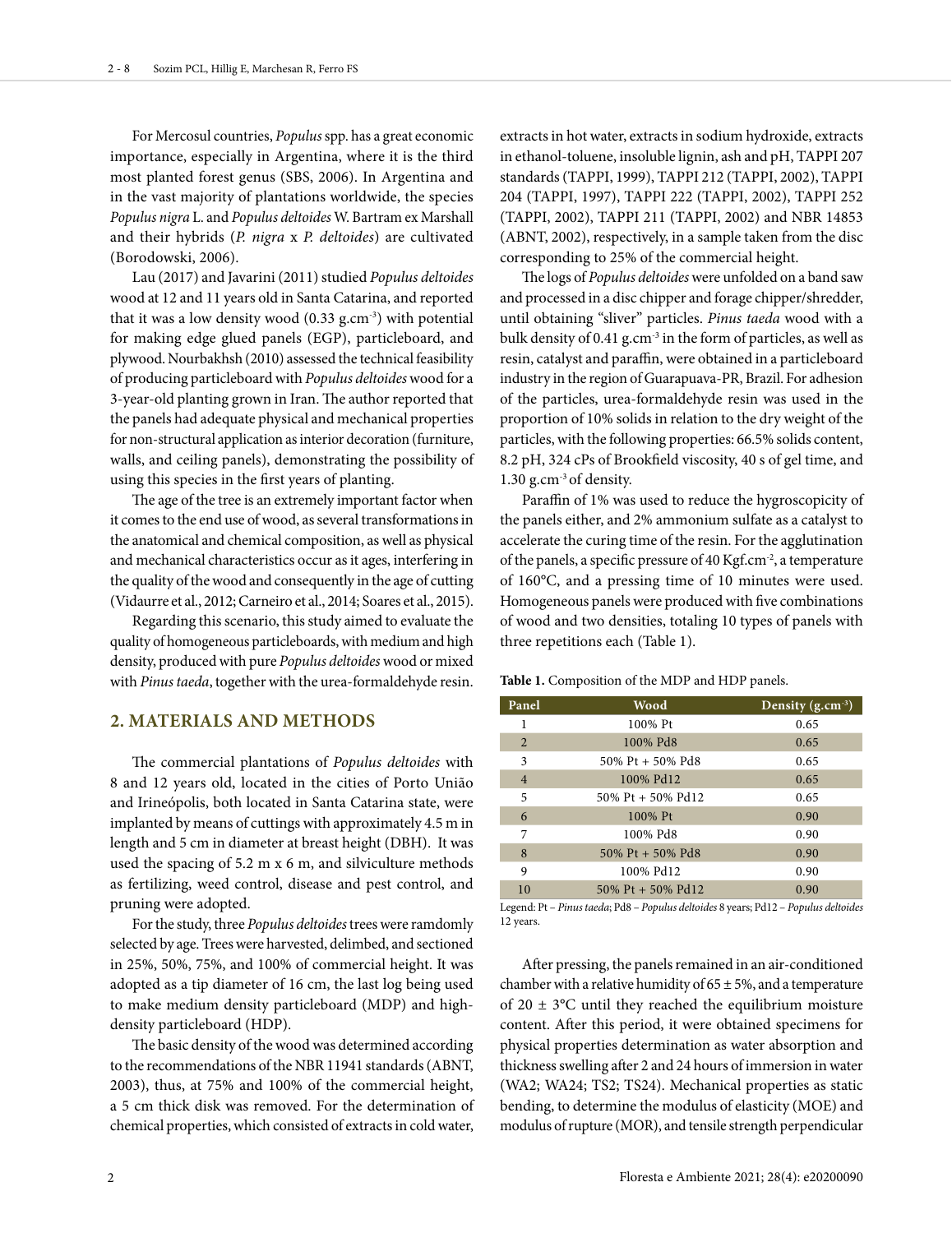to the panel surface to check the internal bond (IB) were also determined. These test were performed according to recommendations of NBR 14810-2 standard (ABNT, 2013). From each produced panel, 10 specimens were obtained for physical and mechanical test. The compaction ratio of the panels was also determined using values density and composition density of the panel, as described by Moslemi (1974).

Particle geometry of *Populus deltoids* at 8 and 12 years old, and of *Pinus taeda* obtained from the industry, was evaluated using the slenderness ratio, the flatness ratio, and the surface area as described by Moslemi (1974). A sample of 100 particles was used for each species.

To verify difference in physical and chemical characteristics of the wood, values were compared by means of a completely randomized design, which was considering as treatments the species *Populus deltoides –* 8 year and *Populus deltoides* – 12 years old. It were considered 3 repetitions for chemical properties and 6 repetitions for physical properties. For particle geometry, values obtained were compared using a completely randomized design considering as treatments *Pinus taeda*, *Populus deltoides* species – 8 years old and *Populus deltoides* – 12 years old, with 100 repetitions. For compaction ratio values and for those obtained in the physical and mechanical tests for MDP and HDP panels, the comparison was made through a completely randomized design considering the five wood combinations (100% Pt; 100% Pd8 ; 50% Pt + 50% Pd8; 100% Pd12; 50% Pt + 50% Pd12) as treatments. It were considered 10 repetitions for each property analyzed.

Thus, the values obtained for the physical and chemical properties of wood, particle geometry, compaction ratio and physical and mechanical properties of MDP and HDP panels were subjected to statistical tests. Kolmogorov-Smirnov test were used to analyze the normality of the data; Levene's test to analyze the homogeneity of variances. Once the normality and homogeneity of the variances was confirmed, the Analysis of Variance (ANOVA) was applied. If the equality hypothesis was rejected by ANOVA, the averages were compared using Tukey test at of 5% significance level. Pearson's correlation analysis was also performed between the average values obtained for the physical and mechanical properties of the MDP and HDP panels.

### **3. RESULTS AND DISCUSSION**

#### *3.1. Wood properties*

Table 2 shows the average values of basic density, extracts in cold water, extracts in hot water, extracts in sodium hydroxide, extracts in ethanol-toluene, insoluble lignin, ash and pH. With the exception of the basic density and the content of extractives in sodium hydroxide, for the other chemical properties analyzed, significant statistical differences were found where higher values were obtained with increasing age of *Populus deltoides* wood.

The increase in the extractives levels according to the age of tree, soluble in water and/or organic solvent may be attributed to the process of wood cernification (Soares et al., 2015; Fonte et al., 2017). Already the increase in ash content with the age may be linked to the influence of habitat and the fertilization received by trees. The presence of higher values of non-process minerals in wood could affects the quality of its by-products, such as charcoal and paper, in addition to being able to compromise the performance of machinery due to its wear by this component (Garcia et al., 2016; Benites et al., 2018).

**Table 2.** Average values of the physicochemical properties of *Populus deltoides* wood at 8 and 12 years of age.

|                                     | Populus deltoides  |                   |  |  |  |
|-------------------------------------|--------------------|-------------------|--|--|--|
| Property                            | 8 years            | 12 years          |  |  |  |
| Basic density (g.cm <sup>-3</sup> ) | $0.38$ a $(7.47)$  | $0.40$ a $(4.53)$ |  |  |  |
| Extracts in cold water (%)          | 1.63 b(9.87)       | $2.03$ a $(7.74)$ |  |  |  |
| Extracts in hot water $(\%)$        | 1.87 b (15.34)     | $2.46$ a $(3.86)$ |  |  |  |
| Extracts in sodium hydroxide (%)    | $15.35$ a $(1.13)$ | 15.51 a $(1.69)$  |  |  |  |
| Extracts in ethanol-toluene (%)     | 1.24 b (20.97)     | 1.77a(1.63)       |  |  |  |
| Insoluble lignin (%)                | 27.80 b (1.28)     | 30.02 a $(1.07)$  |  |  |  |
| Ash $(\%)$                          | 0.81 b(8.06)       | 1.07a(9.60)       |  |  |  |
| pH                                  | 5.88 b(2.58)       | 6.26 a $(1.26)$   |  |  |  |

Legend: averages followed by the same letter on the line do not differ by the Tukey test at 5% significance level; value in parentheses refers to the percentage variation coefficient.

For basic density, average values of 0.38 g.cm<sup>-3</sup> were obtained for wood from trees with age of 8 years and 0.40 g.cm-3 of 12 years old. Results obtained in this study are compatible with 0.38 g.cm-3 of basic density reported by Klasnja et al. (2003) for *Populus deltoides* clones wood of 4 year.

Basic density obtained for *Populus deltoides* woods at the ages of 8 and 12 years, is close to 0.48 g.cm-3 found by Trianoski et al. (2016) for *Pinus taeda* wood, a species traditionally used in particleboard manufacture in Brazil.

Low density of *Populus deltoides* wood in both ages, indicate ease of bonding of wood. That characteristic are associated with wood with thin - walled cells and with large lumens. Thus, consequently, a greater amount of resin may be absorved, thus not requiring the application of high pressure during the pressing process (Frihart & Hunt, 2010). Moslemi (1974) adds that besides to the influence on gluing, the use of low-density wood in the production of particleboard leads to obtaining adequate values for compaction ratio.

Results obtained in this study for extracts in ethanol-toluene, insoluble lignin and ash are in line with those reported by Klasnja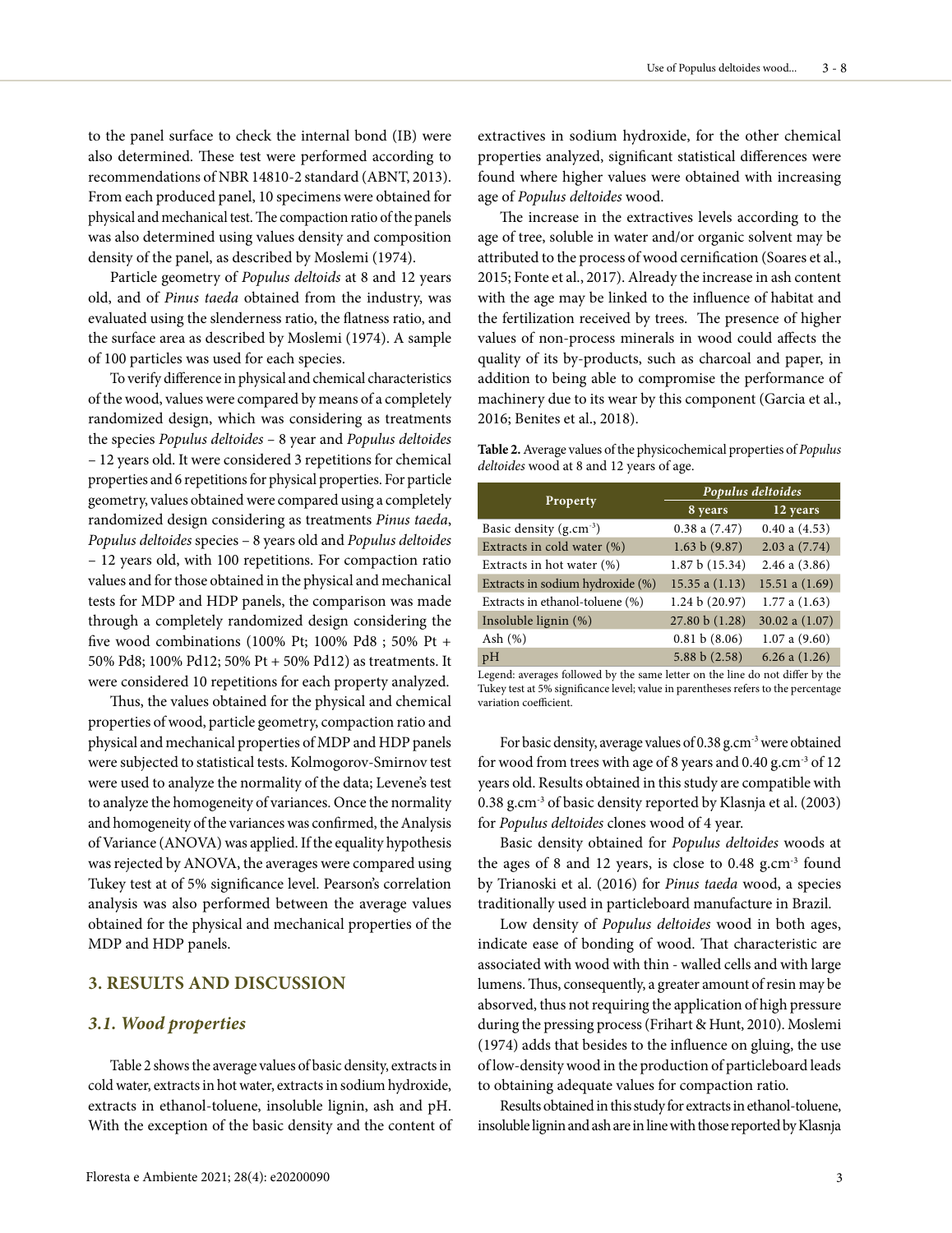et al. (2003) and Jin & Kamdem (2009) when studying *Populus* wood. Klasnja et al. (2003) obtained the content of 22.20% insoluble lignin and 2.20% of extracts in ethanol-toluene for the wood of clones of *Populus deltoides* with 4 years of age. Jin & Kamdem (2009) found the contents of 22.55% insoluble lignin, 4.00% extracts in ethanol-toluene and 0.69% ash for the wood of the hybrid *Populus deltoides* x *Populus nigra* var. *Caudina*.

The levels of extracts soluble in cold water, hot water, NaOH and ethanol-toluene, as well as the results obtained for insoluble lignin, ash and pH obtained for the wood of *Populus deltoides* in the three ages under study, are close to those presented by Lau (2017) for the wood of *Populus deltoides* at 11 years. The author obtained an average of 2.62% for extracts in cold water, 3.39% for extracts in hot water, 17.74% for extracts in NaOH, 2.45% for extracts in ethanol-toluene, 27.01% for insoluble lignin, 0.98% for ash and 6.72 for pH.

The values of 3.14% of total extracts, 27.67% of lignin and 4.56 of pH obtained by Iwakiri et al. (2017) and Pereira et al. (2017) for *Pinus* spp. industrial particles are close to the average values found for *Populus deltoides* woods, demonstrating the potential of the species under study as a raw material for the particleboards production.

#### *3.2. Particle geometry*

For the characteristics, slenderness ratio, flatness ratio, and surface area determined for *Pinus taeda* and *Populus deltoides* particles 8 and 12 years shown in Table 3, a statistical difference was found. The difference, mainly between species, may be attributed to the equipment used for particles generation. Particles from *Pinus taeda* used in this study were produced on an industrial level using automated equipment, while particles from *Populus deltoides* were obtained using less sophisticated equipment, besides that its classification being performed manually with the aid of sieves.

**Table 3.** Average values of the characteristics of the particles of *Pinus taeda* and *Populus deltoides*.

| <b>Species</b>       | <b>Slenderness</b> | <b>Flatness</b>   | Surface area             |
|----------------------|--------------------|-------------------|--------------------------|
|                      | ratio              | ratio             | $\text{(cm}^2/\text{g})$ |
| Pinus taeda          | 13.63 a            | 2.12a             | 67.39c                   |
|                      | (16.33)            | (27.03)           | (14.74)                  |
| Populus              | 6.27 <sub>b</sub>  | 1.83 <sub>b</sub> | 77.46 b                  |
| deltoides - 8 years  | (30.10)            | (25.69)           | (12.58)                  |
| Populus              | 6.36 <sub>b</sub>  | 1.78 <sub>b</sub> | 83.53 a                  |
| deltoides - 12 years | (32.84)            | (37.23)           | (10.36)                  |

Legend: averages followed by the same letter in the column do not differ by Tukey test at 5% probability of error; value in parentheses refers to the percentage variation coefficient.

The long, fine particles of *Pinus taeda* led to a higher rate of slenderness and flatness ratio and a smaller surface area, tending to obtain panels with greater strength to static bending and greater dimensional stability. In contrast, the shorter and thicker particles obtained for *Populus deltoides* with 8 and 12 years provided a greater surface area and lower slimness ratio and flatness ratio. Consequently, panels produced with these type of particles presented a greater of availability of resin, which may provided improvement in tensile strength perpendicular due to its more efficient bonding (Vital et al., 1992).

### *3.3. Physical and mechanical properties of MDP and HDP panels*

MDP panels presented density close to the established nominal density of 0.65 g.cm-3, classified, according to the ANSI A208.1 standard (ANSI, 2009), as medium density  $(0.64 \text{ g.cm}^3)$  to 0.8 g.cm<sup>-3</sup>) (Table 4). The average values of compaction ratio ranged from 1.54 to 1.67, considering the range from 1.3 to 1.6, reported by Moslemi (1974) as ideal for particleboard.

A statistical difference was found between the studied properties, highlighting that the addition of *Populus deltoides* wood in the composition with *Pinus taeda* provided an improvement in the dimensional stability of the panels.

For MOR, MOE, and IB (Table 4), a reduction in average values was found when *Pinus taeda* was mixed with *Populus deltoides* at both ages. In general, it appears that the panels produced with the wood of *Populus deltoides* at the age of 8 resulted in better physical-mechanical properties.

Regarding the fulfillment of the minimum requirements required by NBR 14810-2 (ABNT, 2013) for non-structural panels intended for indoor use in dry conditions, none of the panels manufactured met the maximum requirement of 18% thickness swelling after 24 hours immersion. Better results may be obtained with the increase in the proportion of urea-formaldehyde resin in the production of the panels. As far as the mechanical properties are concerned, all of them met the minimum values of 11 MPa, 1800 MPa, and 0.40 MPa for MOR, MOE, and IB, respectively, required by the standard mentioned.

Values of this study and those reported in the literature were compared Hafezi et al. (2015) evaluated medium density particleboards (0.70 g.cm-3) manufactured in the proportion of 55/45, with wheat straw (*Triticum aestivum* L.) and populus (*Populus* sp.) wood whole shafts and ureaformaldehyde resin. Authors found for the mechanical properties meas values of 7 MPa, 1000 MPa, and 0.1 MPa for MOR, MOE, and IB, respectively. For physical properties of water absorption and thickness swelling after 2 and 24 hours of immersion, the values obtained were 105%, 125%,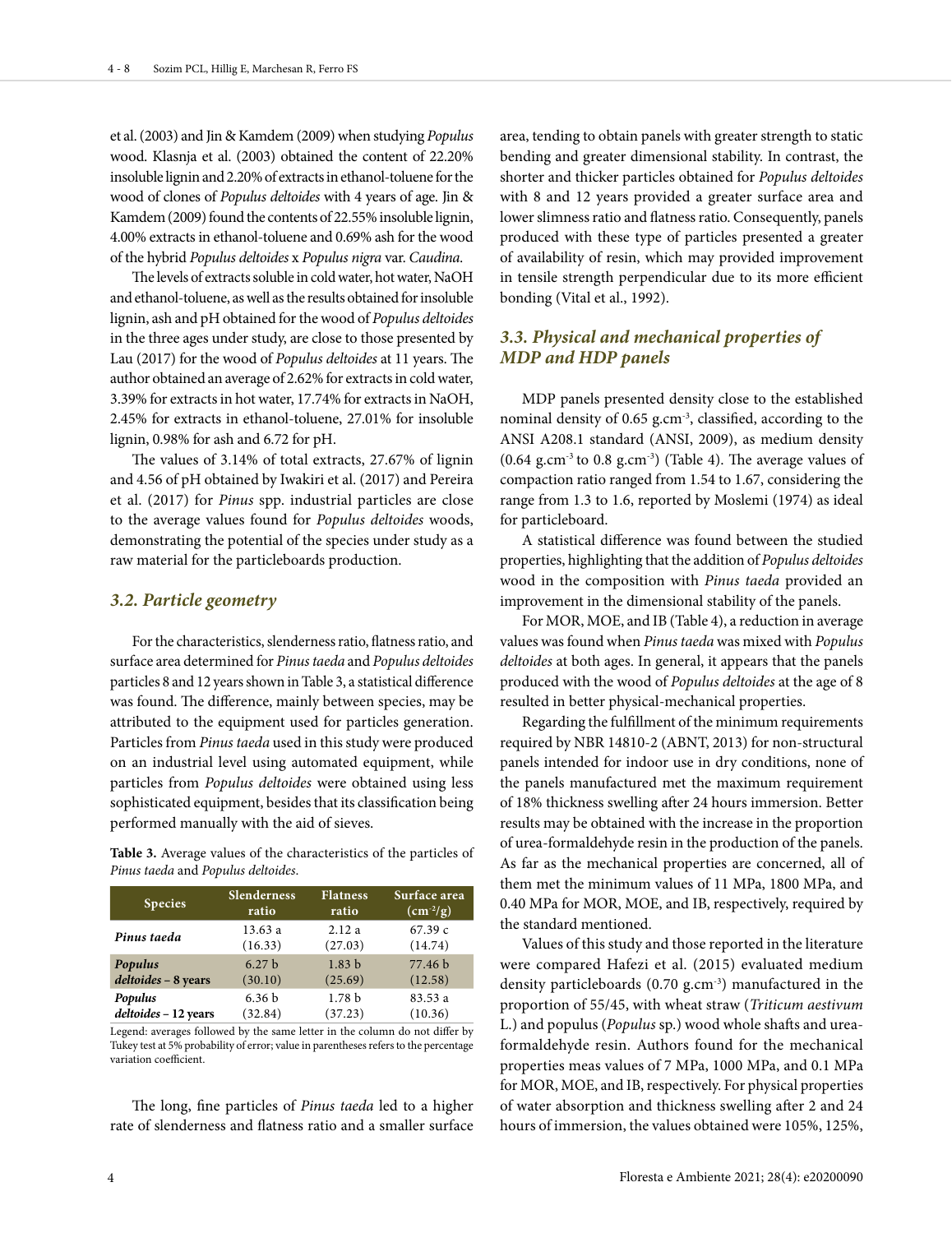58%, and 72%. Authors also pointed out that the use of wheat straw in greater proportion provided improvement in water resistance of produced panels. This result is related to the greater silica content in this material and to the geometry of the particles. Compared to populus, wheat straw particles are longer and thinner. The values obtained by these authors are lower than those of this study for the mechanical properties are and higher for the physical properties of the panels. The improvement in water resistance coupled with the particle dimensions was also evidenced for the thickness swelling property for panels produced with the mixture of *Populus deltoides* and *Pinus taeda* in both ages.

Nourbakhsh (2010) used wood particles of *Populus deltoides* with 3 years of age and urea-formaldehyde resin in the proportion of 10% in the production of MDP panels with a density of 0.70 g.cm<sup>-3</sup>. For mechanical properties, values of 16.81 MPa, 1890 MPa, and 0.86 MPa, for MOR, MOE, and IB were obtained, while for physical properties of thickness swelling after 2 and 24 hours of immersion, 19.07% and 21.84% were obtained. Results obtained by the author are close to this study (Table 4), confirming the feasibility of *Populus deltoides* wood in the early years for non-structural uses as interior decoration (furniture, walls, and ceiling).

| Panel |                      | C <sub>d</sub><br>$(g.cm^{-3})$ | Pd<br>$(g.cm^{-3})$ | CR                          | <b>Water absortion</b> |                        | Thickness swelling            |                               | <b>Static bending</b>         |                       | Perpendicular<br>tensile     |
|-------|----------------------|---------------------------------|---------------------|-----------------------------|------------------------|------------------------|-------------------------------|-------------------------------|-------------------------------|-----------------------|------------------------------|
|       | WA2<br>(%)           |                                 |                     |                             | <b>WA24</b><br>(% )    | TS <sub>2</sub><br>(%) | <b>TS24</b><br>(% )           | <b>MOR</b><br>(MPa)           | <b>MOE</b><br>(MPa)           | IB<br>(MPa)           |                              |
|       | 100% Pt              | 0.41                            | 0.66a<br>(3.73)     | $1.62$ ab<br>(3.73)         | 28.63a<br>(17.40)      | 71.29 a<br>(10.60)     | 13.55 b<br>(9.14)             | 32.49 a<br>(10.26)            | 18.23 a<br>(16.88)            | 2112.33 ab<br>(15.27) | 0.62 <sub>b</sub><br>(10.25) |
|       | 100% Pd8             | 0.38                            | 0.65a<br>(4.01)     | 1.67a<br>(4.01)             | 17.52c<br>(19.55)      | 49.14c<br>(10.84)      | 12.26 <sub>b</sub><br>(10.91) | 34.72 a<br>(7.84)             | 17.80a<br>(12.56)             | 2267.53 a<br>(13.99)  | 0.75a<br>(9.18)              |
|       | 50% Pt +<br>50% Pd8  | 0.40                            | 0.64a<br>(3.88)     | 1.60 <sub>b</sub><br>(3.88) | 24.76 ab<br>(19.87)    | 75.13 a<br>(8.80)      | 9.39c<br>(13.67)              | 27.78 <sub>b</sub><br>(14.03) | 13.13 <sub>b</sub><br>(11.89) | 1833.54 b<br>(8.62)   | 0.54c<br>(12.21)             |
|       | 100% Pd12            | 0.40                            | 0.65a<br>(3.55)     | 1.54c<br>(3.55)             | 22.99 b<br>(13.03)     | 70.69a<br>(8.52)       | 15.49a<br>(10.18)             | 34.22 a<br>(13.92)            | 13.98 <sub>b</sub><br>(19.87) | 2259.11 a<br>(16.37)  | 0.55c<br>(13.76)             |
|       | 50% Pt +<br>50% Pd12 | 0.41                            | 0.64a<br>(4.21)     | 1.55c<br>(4.21)             | $25.23$ ab<br>(14.39)  | 63.19 b<br>(11.77)     | 10.17c<br>(10.52)             | 31.25 ab<br>(13.40)           | 12.78 b<br>(16.46)            | 2216.53 a<br>(22.58)  | 0.52c<br>(13.13)             |

#### **Table 4.** Physical-mechanical properties of MDP panels.

Legend: Pt – *Pinus taeda*; Pd8 – *Populus deltoides* 8 years; Pd12 – *Populus deltoides* 12 years; Cd – composition density; Pd – panel density; CR – compression ratio; WA2 – water absorption after 2 hours of immersion; WA24 – water absorption after 24 hours of immersion; TS2 – thickness swelling after 2 hours of immersion; TS24 – thickness swelling after 24 hours of immersion; MOR – modulus of rupture; MOE – modulus of elasticity; IB – internal bond; averages followed by the same letter in the column do not differ by Tukey test at 5% probability of error; value in parentheses refers to the percentage variation coefficient.

As shown in Table 5, the HDP panels presented a density close to the nominal density established at 0.90 g.cm-3, being classified according to the criteria of the ANSI A208.1 standard (ANSI, 2009) as high density ( $> 0.80$  g.cm<sup>-3</sup>).

For other properties analyzed shown in Table 5, a statistical significant difference was found. It is noteworthy that panels made with *Populus deltoides* wood in both ages, pure or mixed with *Pinus taeda*, presented lower average values than the *Pinus taeda* panels for water absorption and thickness swelling after 2 and 24 hours of immersion and, higher average values for MOR, MOE and IB.

There´s no Brazilian normative standards for highdensity particleboard (HDP), therefore, obtained results were compared to values established by the American standard ANSI A208.1 (ANSI, 2009). This standard establishes values for MOR, MOE and IB of 14.9 MPa, 2160 MPa and 0.81

MPa, respectively. In this case, only HDP panels produced with *Populus deltoides* at both ages (8 and 12 years), met the minimum requirement for IB.

The improvement of physical and mechanical properties of the MDP and HDP panels linked to the use of *Populus deltoides* wood may be attributed to the combination of several factors, such as chemical composition, particle geometry, and composition density.

The use of short and thick particles obtained for the wood of *Populus deltoides* at ages 8 and 12 in the manufacture of the panels, provided the achievement of greater tensile strength perpendicular for the MDP and HDP panels. Pereira et al. (2017) observed a similar behavior for MDP panels produced with industrial particles of *Pinus* spp and particles of *Eucalyptus badjensis* produced under laboratory conditions with wood from the entire shaft.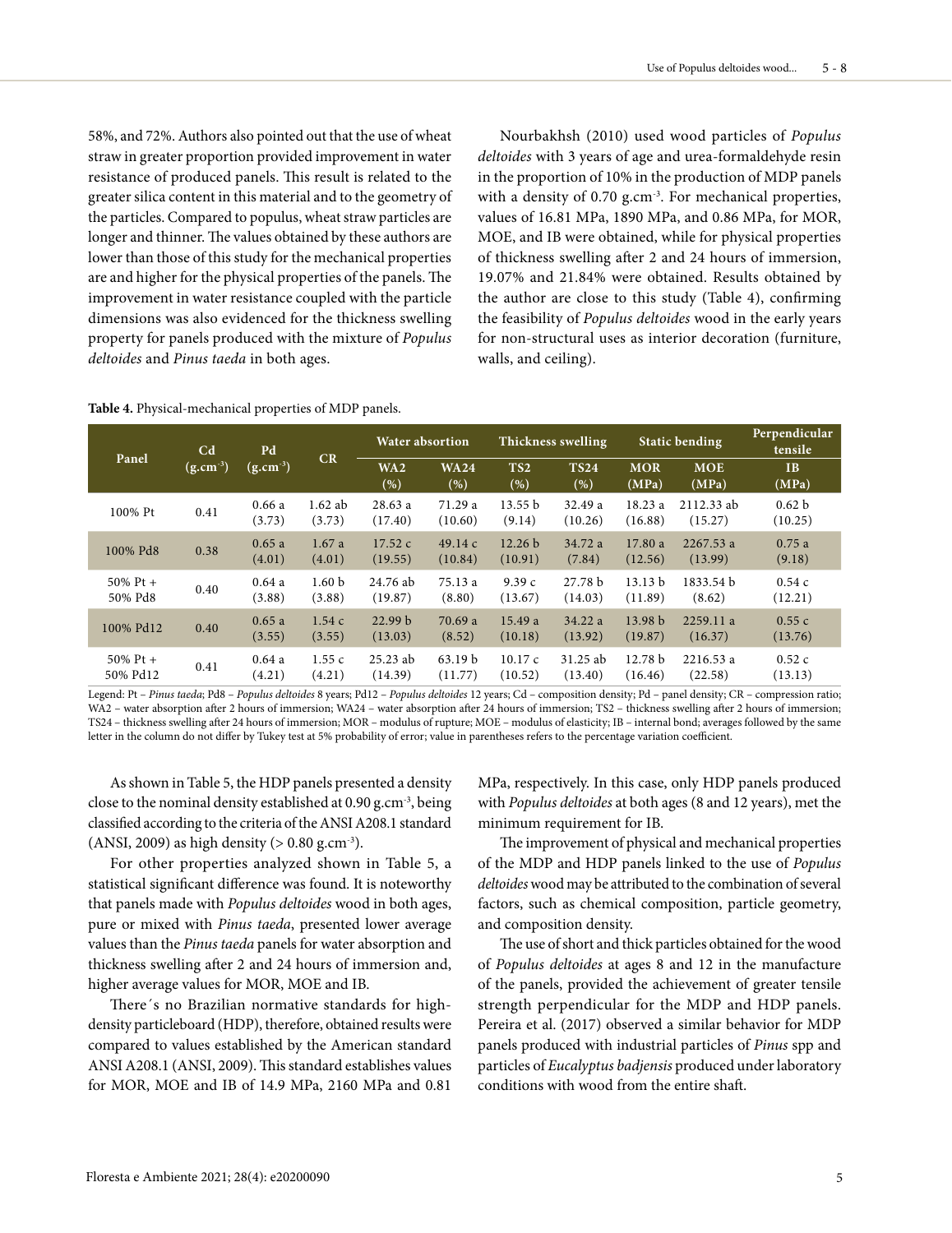| Panel                | C <sub>d</sub><br>$(g.cm^{-3})$ | Pd<br>$(g.cm^{-3})$ | CR                          | <b>Water absortion</b>        |                               | <b>Thickness</b><br>swelling |                       | <b>Static bending</b> |                       | Perpendicular<br>tensile     |
|----------------------|---------------------------------|---------------------|-----------------------------|-------------------------------|-------------------------------|------------------------------|-----------------------|-----------------------|-----------------------|------------------------------|
|                      |                                 |                     |                             | WA2<br>( %)                   | <b>WA24</b><br>$(\%)$         | TS <sub>2</sub><br>(%)       | <b>TS24</b><br>(%)    | <b>MOR</b><br>(MPa)   | <b>MOE</b><br>(MPa)   | IB<br>(MPa)                  |
| 100% Pt              | 0.41                            | 0.91a<br>(3.56)     | 2.21c<br>(3.56)             | 27.92 a<br>(20.68)            | 62.41 a<br>(8.73)             | 11.60a<br>(19.04)            | 30.87 a<br>(10.99)    | 22.84 ab<br>(10.90)   | 2574.57 b<br>(12.04)  | 0.66 <sub>b</sub><br>(11.51) |
| 100% Pd8             | 0.39                            | 0.93a<br>(3.58)     | 2.39a<br>(3.58)             | 16.70 <sub>b</sub><br>(21.00) | 43.76 <sub>b</sub><br>(17.58) | $9.65$ bc<br>(11.11)         | 27.86 ab<br>(18.45)   | 25.67a<br>(7.76)      | 3150.31 a<br>(8.66)   | 0.82a<br>(10.92)             |
| 50% Pt + 50%<br>Pd8  | 0.40                            | 0.93a<br>(3.43)     | 2.32 <sub>b</sub><br>(3.43) | 20.47 <sub>b</sub><br>(25.63) | 48.42 b<br>(10.88)            | 7.98 cd<br>(18.43)           | 27.48 ab<br>(14.25)   | 21.33 b<br>(10.41)    | 2988.37 ab<br>(9.81)  | 0.62 <sub>b</sub><br>(14.37) |
| 100% Pd12            | 0.42                            | 0.94a<br>(2.43)     | 2.24c<br>(2.43)             | 18.32 <sub>b</sub><br>(16.94) | 46.06 <sub>b</sub><br>(14.05) | $10.20$ ab<br>(12.90)        | $27.23$ ab<br>(16.89) | $23.05$ ab<br>(11.69) | 2840.14 ab<br>(12.09) | 0.82a<br>(9.96)              |
| 50% Pt + 50%<br>Pd12 | 0.42                            | 0.93a<br>(2.43)     | 2.24c<br>(2.43)             | 19.61 <sub>b</sub><br>(19.52) | 46.47 <sub>b</sub><br>(14.65) | 6.87d<br>(12.08)             | 25.42 b<br>(18.96)    | $23.26$ ab<br>(9.85)  | 2927.36 ab<br>(13.22) | 0.68 <sub>b</sub><br>(11.69) |

**Table 5.** Physical and mechanical properties of HDP panels.

Legend: Pt – *Pinus taeda*; Pd8 – *Populus deltoides* 8 years; Pd12 – *Populus deltoids* 12 years; Cd – composition density; Pd – panel density; CR – compression ratio; WA2 – water absorption after 2 hours of immersion; WA24 – water absorption after 24 hours of immersion; TS2 – thickness swelling after 2 hours of immersion; TS24 – thickness swelling after 24 hours of immersion; MOR – modulus of rupture; MOE – modulus of elasticity; IB – internal bond; averages followed by the same letter in the column do not differ by Tukey test at 5% probability of error; value in parentheses refers to the percentage variation coefficient.

Table 6 displays significant positive correlations. In this case, it may be seen the influence of density of composition and compaction ratio under modulus of rupture to static bending and tensile strength perpendicular of MDP properties. It confirmes what was reported by Moslemi (1974), that particleboards produced with low density wood result in better compaction, and consequently, it improve mechanical properties.

The greater compaction rate and better bonding of the MDP particle provided the panels less hygroscopicity. It is observed a significant negative correlation between compaction ration and water absorption after 24 hours of immersion, and internal bond and water absorption after 2 and 24 hours of immersion. According to Frihart and Hunt (2010) and Trianoski et al. (2013), this behavior may be related to the wood chemical composition, mainly the presence of extracts. The presence of extractives may interfere in a physical way in the bonding process, as forming a barrier on the surface through its migration during the wood drying process, as well as in a chemical way, depending on the nature of the extracts they may be more acidic, interfering in the cure of the resin.

Significant positive and negative correlations were obtained for physical properties such as water absorption and thickness swelling of the MDP, in addition to a significant positive correlation between the modulus of rupture in static bending and internal bond. There is a significant positive correlation between thickness swelling and modulus of elasticity in static bending, which may be attributed to the swelling of the wood itself, the return in thickness of the panel after pressing and material separation (Hsu, 1987).

For HDP, Pearson's correlations between physical and mechanical properties are in Table 7. It is noteworthy a significant positive correlation between the compaction ratio and the modulus of elasticity in static bending, and between water

absorption and thickness swelling. In addition to significant negative correlation between water absorption after 2 hours of immersion and modulus of elasticity in static bending.

**Table 6.** Pearson correlation between the physical and mechanical properties obtained for the MDP panels.

|                 |  |   | Pd CR WA2 WA24 TS2 TS24 MOR MOE IB                                            |                                                                        |                                    |                 |
|-----------------|--|---|-------------------------------------------------------------------------------|------------------------------------------------------------------------|------------------------------------|-----------------|
| Pd              |  |   | $0.452 - 0.054 - 0.232 - 0.340 - 0.239 - 0.529^* - 0.330 - 0.206$             |                                                                        |                                    |                 |
| CR              |  |   | $1 -0.426 -0.524^* -0.168$ 0.054 0.599 <sup>*</sup> -0.060 0.718 <sup>*</sup> |                                                                        |                                    |                 |
| WA <sub>2</sub> |  | 1 |                                                                               | $0.835^*$ -0.104 -0.551 <sup>*</sup> -0.214 -0.297 -0.541 <sup>*</sup> |                                    |                 |
| <b>WA24</b>     |  |   | 1                                                                             | $-0.051 - 0.590$ <sup>*</sup> $-0.396 - 0.387 - 0.674$ <sup>*</sup>    |                                    |                 |
| TS <sub>2</sub> |  |   |                                                                               | $0.687$ <sup>*</sup> $0.486$ $0.633$ <sup>*</sup> $0.250$              |                                    |                 |
| <b>TS24</b>     |  |   |                                                                               |                                                                        | $1$ 0.495 0.624 <sup>*</sup> 0.498 |                 |
| <b>MOR</b>      |  |   |                                                                               |                                                                        |                                    | $0.400$ $0.779$ |
| <b>MOE</b>      |  |   |                                                                               |                                                                        | $\mathbf{1}$                       | 0.325           |
| ΙB              |  |   |                                                                               |                                                                        |                                    |                 |

Legend: Pd – panel density; CR – compression ratio; WA2 – water absorption after 2 hours of immersion; WA24 – water absorption after 24 hours of immersion; TS2 – thickness swelling after 2 hours of immersion; TS24 – thickness swelling after 24 hours of immersion; MOR – modulus of rupture; MOE – modulus of elasticity; IB – internal bond; \* – significant level of 5% probability of error.

**Table 7.** Pearson correlation between the physical and mechanical properties obtained for the HDP panels.

|                 |    |  |              | Pd CR WA2 WA24 TS2 TS24 MOR MOE IB                               |                              |                         |       |
|-----------------|----|--|--------------|------------------------------------------------------------------|------------------------------|-------------------------|-------|
| Pd              | -1 |  |              | $0.300 - 0.270 - 0.184 - 0.043 - 0.027 - 0.017 - 0.151 - 0.286$  |                              |                         |       |
| CR              |    |  |              | $1 -0.472 -0.380 -0.150 -0.026 -0.231 -0.553$ <sup>*</sup> 0.277 |                              |                         |       |
| WA <sub>2</sub> |    |  |              | $0.886^*$ $0.399$ $0.559^*$ $-0.376$ $-0.688^*$ $-0.225$         |                              |                         |       |
| <b>WA24</b>     |    |  | $\mathbf{1}$ | $0.563$ $0.747$ $-0.237$ $-0.487$ $-0.240$                       |                              |                         |       |
| TS <sub>2</sub> |    |  |              |                                                                  | $0.698^*$ 0.117 -0.422 0.177 |                         |       |
| <b>TS24</b>     |    |  |              |                                                                  |                              | $1 -0.024 -0.248 0.005$ |       |
| <b>MOR</b>      |    |  |              |                                                                  |                              | 0.371 0.227             |       |
| <b>MOE</b>      |    |  |              |                                                                  |                              | 1                       | 0.076 |
| <b>TB</b>       |    |  |              |                                                                  |                              |                         |       |

Legend: Pd – panel density; CR – compression ratio; WA2 – water absorption after 2 hours of immersion; WA24 – water absorption after 24 hours of immersion; TS2 – thickness swelling after 2 hours of immersion; TS24 – thickness swelling after 24 hours of immersion; MOR – modulus of rupture; MOE – modulus of elasticity; IB – internal bond; \* – significant level of 5% probability of error.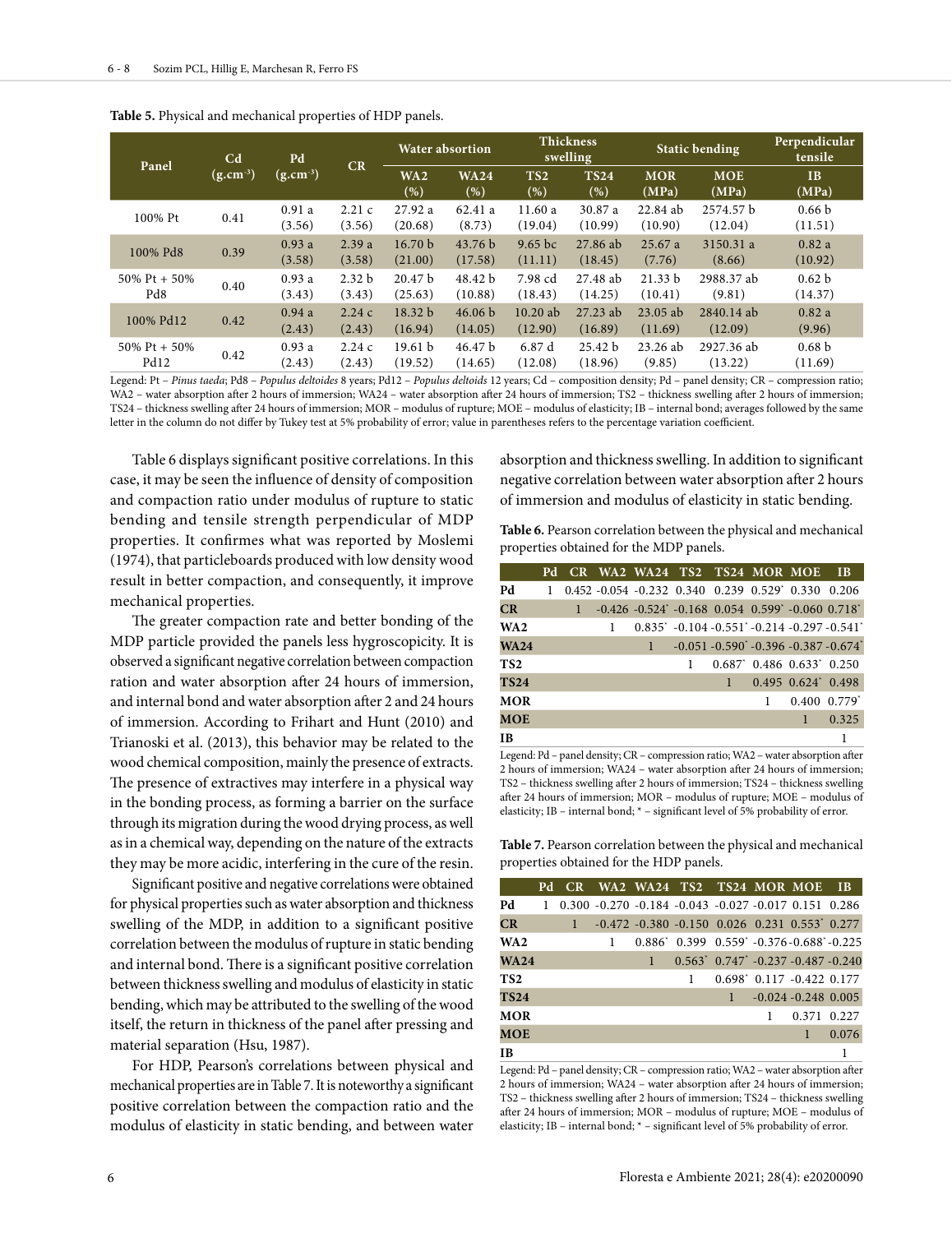### **4. CONCLUSIONS**

The wood of *Populus deltoides* with 8 and 12 years old presented basic density close to the wood of *Pinus taeda*, a species traditionally used in the manufacture of particulate panels.

The use of short and thick particles of *Populus deltoides* in the production of MDP and HDP panels, resulted in better tensile strength perpendicular, and when mixed the long and fine particles of *Pinus taeda* improved the dimensional stability of the panels, mainly for the thickness swelling property.

The mechanical properties obtained met the minimum requirements established by the NBR 14810-2 standard for non-structural medium density particulate panels intended for internal use and, ANSI A208.1 for high-density particulate panels.

Pearson's correlations obtained for the MDP and HDP panels demonstrated that the use of low-density wood together with the compaction and bonding of the panel positively influenced the physical-mechanical properties, and that the dimensional stability of the panel had an influence mainly on the modulus of elasticity to static bending.

In view of the results obtained for the physical and mechanical properties evaluated for wood or panels, it is recommended to use *Populus deltoides* at 8 years, pure or mixed with *Pinus taeda* in the manufacture of medium and high-density particulate panels, enabling the conduction of plantings of this species for this purpose in a short rotation system.

### **SUBMISSION STATUS**

Received: 12 Nov. 2020 Accepted: 21 Jul. 2021 Associate editor: Geraldo Bortoletto Junior

### **CORRESPONDENCE TO**

#### **Pâmela Caroline Lau Sozim**

Universidade Estadual do Centro-Oeste, Programa de Pós-Graduação em Ciências Florestais, Rua Professora Maria Roza Zanon de Almeida, Engenheiro Gutierrez, 84505-677, Irati, PR, Brasil. e-mail: pamela.lau@hotmail.com

### **REFERENCES**

American National Standards Institute. ANSI A208.1: mat-formed wood particleboard – specifications. Gaithersburg; 2009.

Arauco Forest Brasil SA. Resumo público do manejo florestal: regiões de Campo do Tenente e Sengés. 2018.

Arce JE. Modelagem da estrutura de florestas clonais de *Populus deltoides* Marsh. através de distribuições diamétricas probabilísticas. Ciência Florestal 2004; 14(1): 149-164.

Associação Brasileira de Normas Técnicas. NBR 14853: madeira – determinação do material solúvel em etanol: tolueno e em diclorometano. São Paulo; 2002.

Associação Brasileira de Normas Técnicas. NBR 14810-2: chapas de madeira aglomerada – parte 2 – requisitos. Rio Janeiro; 2013.

Benites PKRM, Lopes AS, Gouvêa AFG, Silva FC, Souza CCB. Caracterização tecnológica da madeira de híbridos de eucalipto irrigados e fertirrigados. Ciência Florestal 2018; 28 (4): 1716-1728.

Berneck SA. Resumo público 2019: Gilson Mueller Berneck e Florestal Segundo Planalto; 2019.

Bianche JJ, Carneiro ACO, Vital BR, Pereira FA, Santos RC, Soratto DN. Propriedades de painéis aglomerados fabricados com partículas de eucalipto (*Eucalyptus urophylla*), paricá (*Schizolobium amazonicum*) e vassoura (*Sida* spp.). Cerne 2012; 18 (4): 623-630.

Borodowski ED. Álamos y sauces en el Delta del Paraná: situación del sector y silvicultura. Actas Jornadas de Salicáceas 2006; 61-70.

Carneiro ACO, Castro AFN, Castro RVO, Santos RC, Ferreira LP, Damásio RAP et al. Potencial energético da madeira de *Eucalyptus* sp. em função da idade e de diferentes materiais genéticos. Árvore 2014; 38 (2): 375-381.

Fonte APN, Trianoski R, Iwakiri S, Anjos RAM. Propriedades físicas e químicas da madeira de cerne e alburno de *Cryptomeria japonica*. Revista de Ciências Agroveterinárias 2017; 16(3): 277-285.

Forest Stewardship Council (FSC). Public certificate search. [cited 2020 feb. 19]. Available from: https://info.fsc.org/certificate. php?lang=POR.

Frihart CR, Hunt CG. Adhesives with wood materials: bond formation and performance. In: Forest Products Laboratory. Wood Handbook – Wood as an engineering material. Ed. Centenária. Madison: USDA; 2010.

Garcia EA, Guerra SPS, Eufrade Junior HJ, Sansígolo A, Lanças KP, Yamaji F M. Análise química da madeira com casca em sistemas florestais de curta rotação. Árvore 2016; 40 (1): 163-171.

Hafezi SM, Enayati A, Hosseini KD, Tarmian A, Mirshokraii SA. Use of amino silane coupling agent to improve physical and mechanical properties of UF-bonded wheat straw (*Triticum aestivum* L.) poplar wood particleboard. Journal of Forestry Research 2015.

Hsu QE. A process for stabilizing waferboard/OSB. In: Proceedings of the Washington State University. Particleboard Symposium 21, Washington; 1987.

Iwakiri S, Zeller F, Pinto JÁ, Ramirez MGL, Souza MM, Seixas R. Avaliação do potencial de utilização da madeira de Schizolobium amazonicum "Paricá" e Cecropia hololeuca "Embaúba" para produção de painéis aglomerados. Acta amazonica 2010; 40(2): 303-308.

Iwakiri S, Trianoski R, Chies D, Tavares EL, França MC, Lau PC et al. Use of residues of forestry exploration of *Pinus taeda* for particleboard manufacture. Árvore 2017; 41(3).

Iwakiri S, Trianoski R, Raia RZ, Keinert AC, Paula CRP, Protzek GR et al. Produção de painéis aglomerados de Hevea brasiliensis (Clone RRIM 600) em mistura com três espécies de Eucalyptus